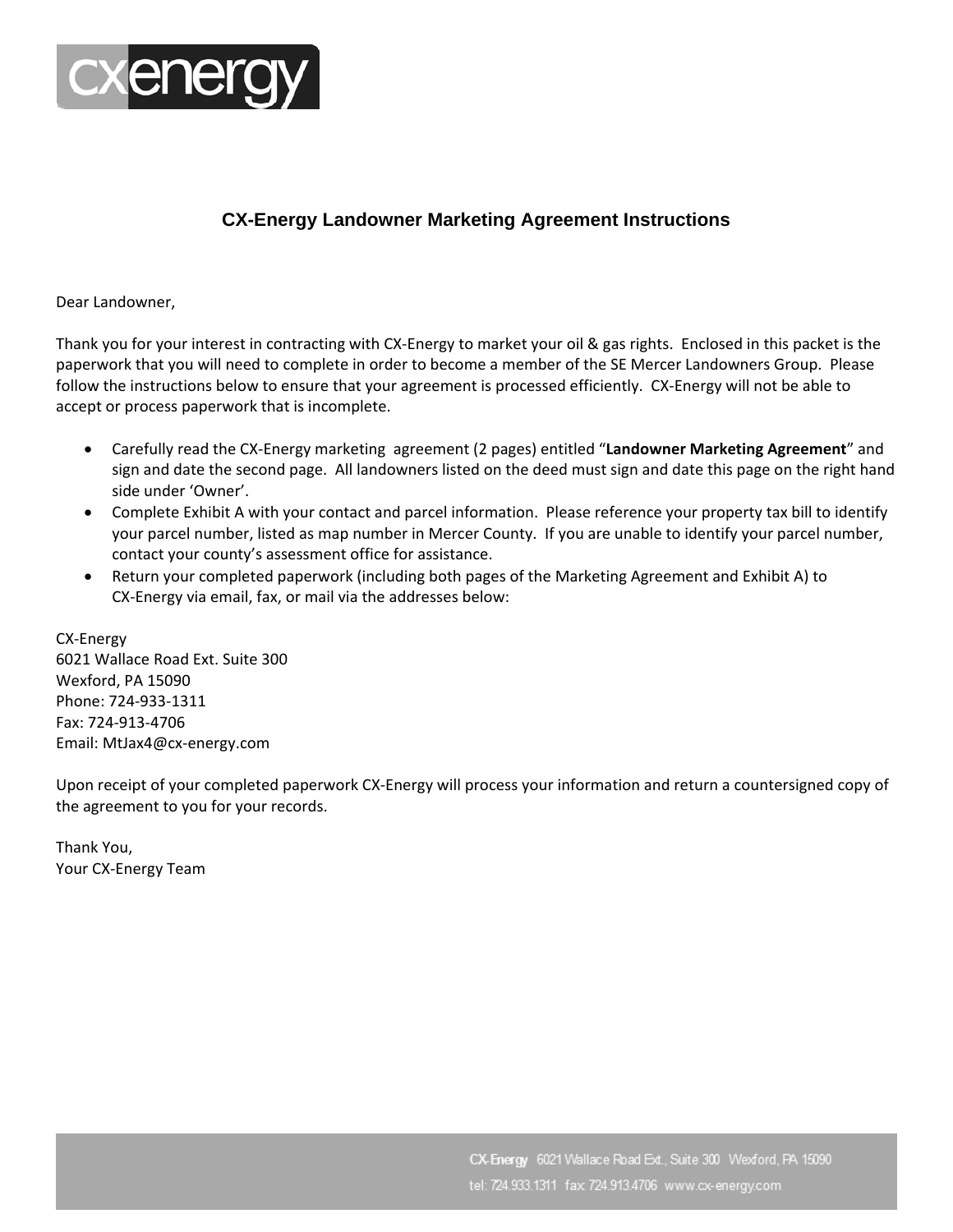

## **Landowner Marketing Agreement**

For good and valuable consideration, the receipt and sufficiency of which is hereby acknowledged, and intending to be legally bound, the parties agree as follows:

The purpose of these terms and conditions (the "Marketing Agreement" or "Agreement") is to set forth the activities that Co-eXprise, Inc., dba CX-Energy ("CX-Energy"), and Morascyzk & Polochak, Attorneys at Law ("M&P") (collectively, "Representatives") will assist and facilitate the leasing of the oil and gas located in and under the surface of the parcels of land (the "Parcels"), defined below, to prospective Lessees on behalf of the owner of the oil, gas, and associated hydrocarbons in the Parcels ("Owner") and to set forth the responsibilities and liability of Representatives and Owner.

#### **CX-Energy agrees:**  $1.$

b)

- To coordinate lease offers from oil and gas drillers and other interested lessees (e.g., gas companies, financial institutions, and others a) that may be interested in leasing oil and gas rights in the Parcels "Lessees") in an effort to secure an acceptable lease price and terms for the Parcels that are eligible for oil and gas-related property leases, including but not limited to leases that enable a lessee to access certain oil & natural gas deposits contained in various Shale formations and other underground reservoirs on Parcels included in Exhibit A, identified by parcel/map/tax numbers, deed book identifier, and/or lot & block numbers, as available; and
	- to execute the "CX-Energy Process" which means one or more of the following (depending on the specifics of the project):
	- (1) CX-Energy collects required Parcel data;
		- (2) CX-Energy identifies, contacts and works with potential Lessees identified to participate in a Leasing Event (as defined herein);
	- (3) CX-Energy develops and submits the request for quotation ("RFQ") to Lessees, manages Lessee communication regarding the RFQ, and updates the RFQ accordingly. In order for a Lessee to participate in a Leasing Event, such Lessee must agree to abide by the terms of the RFQ and submit bids during a Leasing Event. CX-Energy shall have no liability or responsibility for the actions of any Lessees including, without limitation, Lessees who: (i) refuse to agree to the terms of the RFQ; (ii) breach the terms of the RFQ; (iii) fail to bid on specific Parcels that are part of the CX-Energy Process; and/or (iii) refuse to participate in a particular Leasing Event;
	- (4) CX-Energy assists Owner in defining a leasing strategy and establishing lease parameters, but makes no guarantees that Owner will receive an agreeable result or an acceptable offer from a Lessee;
	- (5) CX-Energy provides support involving oil & gas lease documentation;
	- (6) During the Term (defined herein) of this Agreement, CX-Energy conducts one or more Leasing Events and shall provide each approved Lessee access to a Leasing Event. "Leasing Event" means a defined time period and date on which participants will submit lease offers;
- To present Owner with an oil and gas lease form, addendum, memorandum of lease, payment order, and other pertinent lease  $C)$ documentation, (the "Lease Documents") and to facilitate the submission of said Lease Documents to prospective Lessees.

#### **M&P** agrees:  $2.$

- To conduct "Legal Services," including the drafting and preparation applicable Lease Documents on Owner's behalf, and if necessary a) and applicable, drafting additional lease language on Owner's behalf, and communicating with the eventual Lessee on Owner's behalf concerning title and clerical issues in regard to said Lease Documents post-signing, as applicable. Legal Services DO NOT include conducting mineral title abstracts or certifications.
- Upon Owner's request, to consult with Owner and explain legal terms and issues to Owner that concerns the Lease Documents. ALL b) INFORMATION PRESENTED AT PUBLIC PRESENTATIONS, MEETINGS, AND SEMINARS CONNECTED TO THE MARKETING AGREEMENT IS GENERAL LEGAL INFORMATION AND IS NOT LEGAL ADVICE. Owner is encouraged to consult with M&P or Owner's independent counsel concerning specific legal advice. M&P's representation and services are limited legal services, meaning that the services are limited to this transaction and to the Lease Documents associated with this transaction only. For additional legal services beyond the scope of this Agreement, Owner will be required to sign an additional engagement letter with M&P, or to hire another attorney. OWNER MAY AND IS ENCOURAGED TO HIRE AN INDEPENDENT ATTORNEY TO REVIEW ALL LEASE DOCUMENTS AND GIVE OWNER ADDITIONAL ADVICE.

#### 3. Owner acknowledges and agrees:

- That Representatives have, and Owner hereby grants, the sole and exclusive authority and right, on behalf of Owner, to accept lease a) offers from all Lessees, but Representatives are not in any way responsible for the obligations of Lessees regarding the Lease Agreements themselves;
- To refrain from negotiating with or accepting offers from Lessees whether or not such Lessees are communicating directly with b) Representatives; to promptly forward to Representatives all lease proposals from inquiring Lessees, and instruct such Lessees as follows: "CX-Energy has been exclusively retained to accept all lease offers on the Parcels. Contact CX-Energy regarding the Parcel.";
- To be obligated by the terms of a lease agreement or lease agreements should multiple leases be necessary, with the successful c) Lessee ("Lease Agreement") that Owner executes and to abide by the terms of such Lease Agreement;
- To pay the "Legal Fee" and "Transaction Fee" listed below to M&P and CX-Energy, respectively, upon successful signing of a Lease d) Agreement, and Bonus Payment paid to Owner by the Lessee. The Legal Fee includes fees for legal services which shall be paid to M&P, and the Transaction Fee represents fees for marketing and administrative services which shall be paid to CX-Energy
- In the event that the CX-Energy Process results in the offer of a Lease Agreement that is acceptable to Owner, owner shall be obligated e) to execute such Lease Agreement and other documents associated therewith.

4. Legal Fee/Transaction Fee. For the following Parcels identified in Exhibit A or any additional Parcels that the parties agree to add to a Lease Agreement, Owner shall pay fees totaling six percent (6%) of the Bonus Payment paid to the Owner by the Lessee which includes a "Legal Fee" to M&P for Legal Services as described above and a separate "Transaction Fee" to CX-Energy for conducting the CX-Energy Process, as described above, through the Lease Agreement with the successful Lessee. Owner acknowledges that the Legal Fee is equal to two and seven tenths percent (2.7%) of the Bonus Payment, to be paid as legal fees to M&P. The Transaction Fee is equal to three and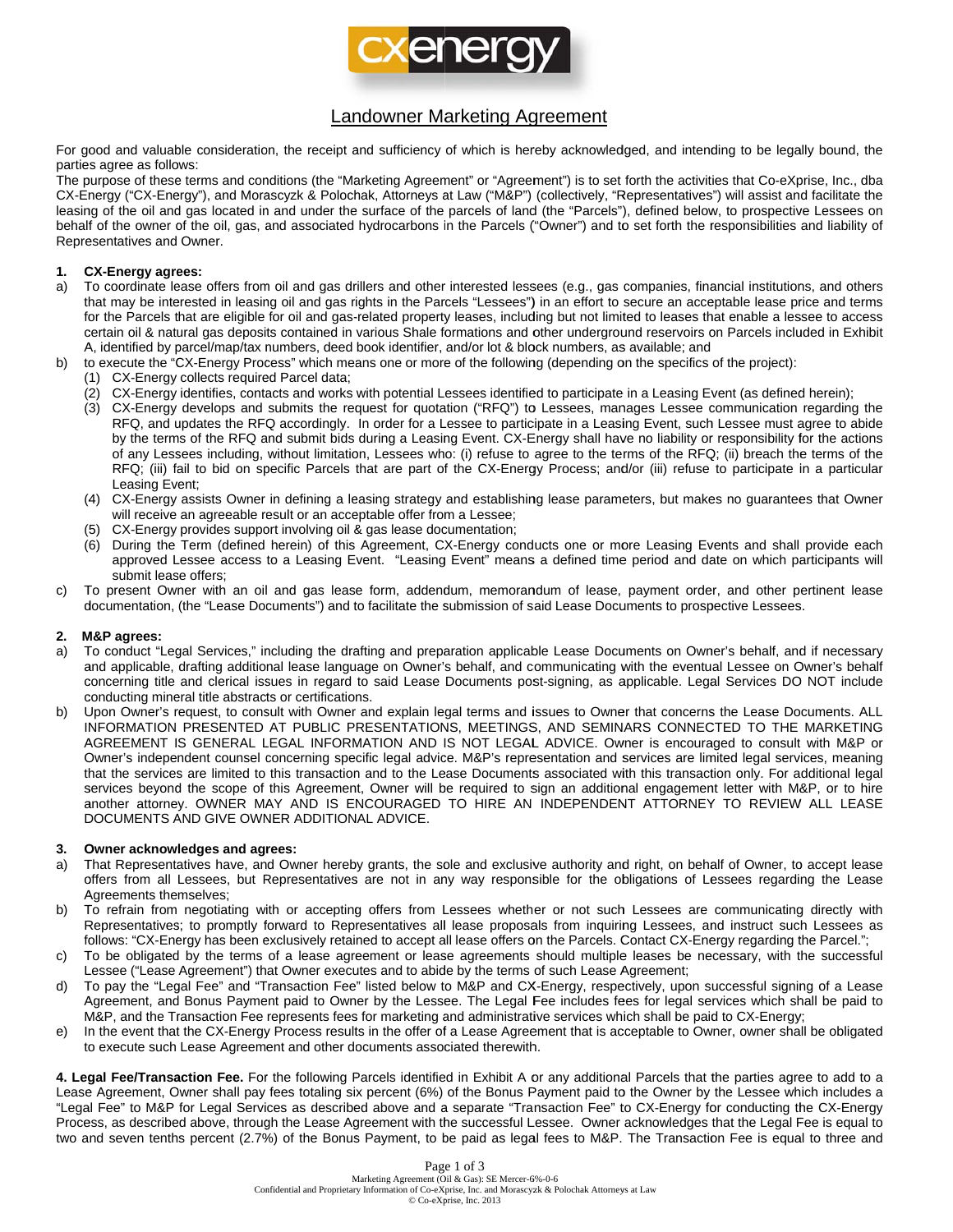

three tenths percent (3.3%) of the Bonus Payment, to be paid as administration fees to CX-Energy. Although the Owner is solely obligated to pay the Legal Fee and the Transaction Fee, directly or indirectly, the parties acknowledge that the payment of the Legal Fee and Transaction Fee may be a written obligation imposed on the successful Lessee by Representatives, or paid on behalf of Owner by Lessee pursuant to terms of the Lease Agreement. In the event that while this Agreement is in effect, Owner breaches this Agreement and enters a Lease Agreement on any of the Parcels listed in Exhibit A outside of the CX Energy Process, Owner will be responsible to pay the Legal Fee and Transaction Fee pertaining to such Parcel.

5. Term. This Agreement shall be in effect and exclusive for a period of six (6) months ("Term") beginning on the Effective Date, and shall renew automatically for additional six (6) month periods unless the other party is notified in writing at least thirty (30) days prior to the expiration of the current Term. The Transaction Fee is considered earned on any Lease Agreement signed during the Term, as it will be assumed that any Lease Agreement signed during this time period was secured because of Representatives' services. In the event of any material breach of this Agreement, the non-breaching party may terminate this Agreement prior to the end of the applicable term by giving thirty (30) days prior written notice to the breaching party; provided however, that this Agreement shall not terminate if the breaching party cures the breach prior to the expiration of such thirty (30) day period.

#### 6. General

a) Confidentiality, Intellectual Property and Use of Data. Except as otherwise provided, each party shall use the confidential information of the other parties only in furtherance of this Agreement and shall not transfer or otherwise disclose the confidential information of the other parties to any third party. This Agreement grants no rights whatsoever to Owner in the patents, copyrights, trade secrets, trademarks, service marks or other Intellectual Property rights of CX-Energy or M&P whether created prior to, during or after the performance of this Agreement. Notwithstanding anything to the contrary herein, Representatives shall have the right to: (i) use and disclose all data generated in connection with this Agreement to create a database that is accessible by prospective and current customers, to determine general price trends in various supply industries, to create predictive analyses useful for estimating likely market prices and for other general business purposes, including, without limitation, publication of results and named case studies, and (ii) list or otherwise identify Owner as a customer in customer lists and other publication material.

b) Disclaimer of Warranties and Limitation of Liability. Except for any express warranties made herein, CX-Energy makes no other warranties, express or implied, concerning the subject matter of this Agreement, including without limitation, any implied warranties of merchantability, noninfringement or fitness for a particular purpose. The value of oil and gas rights is speculative in nature and has a history of fluctuation due to the price of oil and natural gas and numerous other factors. Any opinion on the fairness of monetary offers is only an opinion, and Representatives make no predictions, quarantees or warranties that bonus payments, royalty payments, and/or the value of oil and gas interests in the future will be any greater or less than what they are now. Representatives cannot predict the future of the oil and natural gas leasing and purchasing markets. Additionally, Representatives make no guarantee, warranty, or determination on the effect that an oil and gas Lease Agreement will have on the fair market value of the property in the future, and/or Owner's ability to sell or refinance the property. Owner agrees that it releases and shall indemnify and hold harmless CX-Energy for any losses, expenses or costs, including reasonable attorneys' fees, arising or incurred in connection with any Lease Agreement, or any other agreement entered into pursuant to this Agreement whether in contract, tort, negligence or otherwise. In no event shall CX-Energy's liability in connection with this Agreement exceed the Transaction Fees received by CX-Energy pursuant to this Agreement. In no event shall CX-Energy be liable for any special, incidental, indirect or consequential damages whatsoever (including but not limited to lost profits or savings) arising out of or in any way related to the Agreement regardless of whether CX-Energy has been advised of the possibility of such damages. This clause does not limit any potential professional legal malpractice liability as to M&P.

c) Complete Understanding; Modification; Nonassignability and Binding Effect. This Agreement and the Representatives constitute the complete and exclusive understanding and agreement of the parties and supersedes all prior understandings and agreements, whether written or oral, with respect to the subject matter hereof. Any waiver, modification or amendment of any provision of this Agreement will be effective only if in writing and signed by both parties hereto. Owner shall not assign this Agreement, in whole or in part, to any third party without the prior written consent of the Representatives; provided, however, that either party may, without the other party's prior written consent, assign this Agreement to a successor in interest to the entire business or assets of the assigning party or to a majority-owned subsidiary. This Agreement shall be binding upon and inure to the benefit of the parties hereto and their permitted successors and assigns.

d) Governing Law; Notices; Counterparts. This Agreement and any claims, whether in contract, tort or otherwise, arising from this Agreement shall be governed by and interpreted in accordance with the laws of the Commonwealth of Pennsylvania, without giving effect to principles of conflicts of law. The parties agree that the state and federal courts sitting in Pittsburgh, Pennsylvania, USA, shall have proper and exclusive jurisdiction and venue for any proceedings arising from this Agreement. If any provision of this Agreement is held by a court of competent jurisdiction to be contrary to law, then the remaining provisions of this Agreement will remain in full force and effect. This Agreement may be executed in any number of copies, each of which will be deemed an original and all of which together will constitute one and the same instrument. All notices, legal service, requests or other communications required hereunder will be in writing and will be deemed to have been given or made if delivered personally or by confirmed courier, or mailed by certified or registered mail, postage prepaid, return receipt requested, to the parties at the principal addresses set forth above, or to such other address(es) as may be specified in writing by either of the parties to the other in accordance with this Section.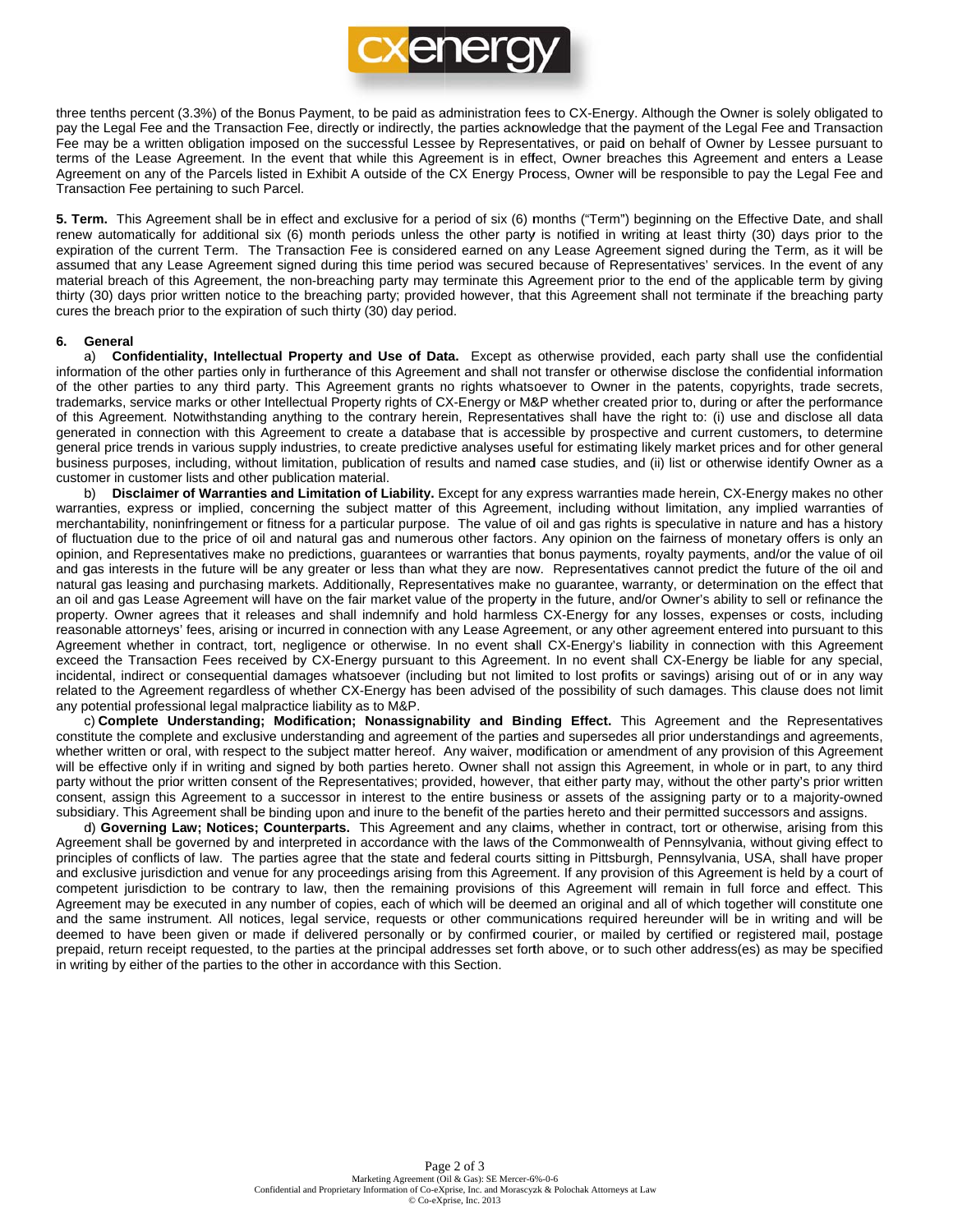

IN WITNESS WHEREOF, the parties hereto, intending to be legally bound, have executed this Agreement as of the Effective Date.

### Co-eXprise, Inc. dba, CX-Energy

By:

Signature

Print Name & Title

### Morascyzk & Polochak, Attorneys at Law By:

Signature

Print Name & Title

| Owner:<br>By: |                          |     |      |
|---------------|--------------------------|-----|------|
|               | Signature and Print Name |     | Date |
|               | Signature and Print Name |     | Date |
|               | Signature and Print Name |     | Date |
|               | Signature and Print Name |     | Date |
|               | For office use only:     | CXS | P1   |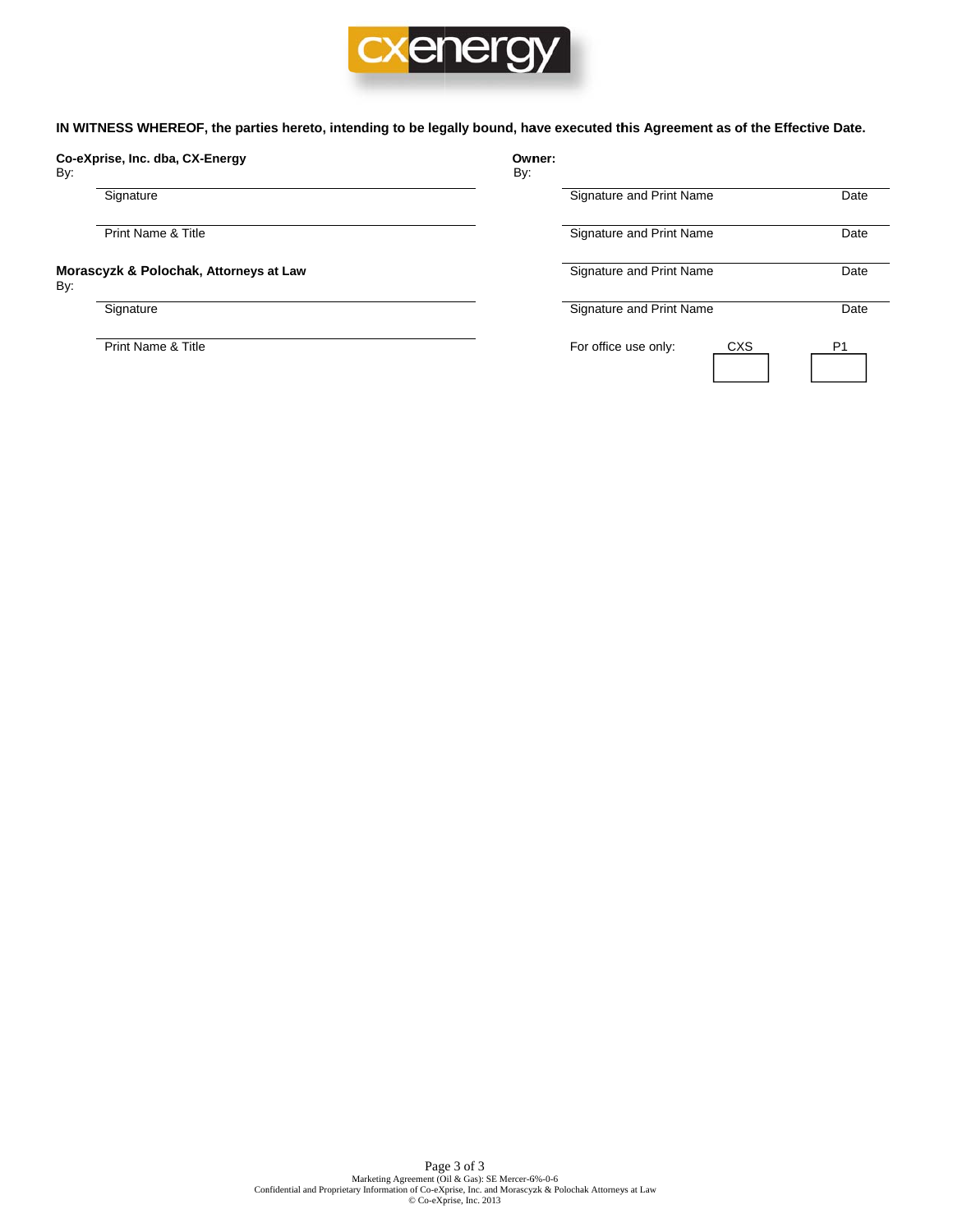

# **Exhibit A**

**Primary Contact Information:** Primary Contact is the point of contact for all listed Parcels that will be contacted for updates and information.

| <b>Primary Contact Name</b> | <b>Full Mailing Address</b> |                               |  |
|-----------------------------|-----------------------------|-------------------------------|--|
|                             |                             |                               |  |
|                             |                             |                               |  |
| <b>Email Address</b>        | <b>Primary Phone Number</b> | <b>Secondary Phone Number</b> |  |
|                             |                             |                               |  |
|                             |                             |                               |  |

**Parcel Information:** Please complete or circle all known information. Please list which of the above numbered owners own each property. Please use additional entry sheets as needed.

| <b>Parcel Number or Map Number</b> | <b>Property Location (Address or Description)</b> | Township      |                              |
|------------------------------------|---------------------------------------------------|---------------|------------------------------|
|                                    |                                                   |               |                              |
|                                    |                                                   |               |                              |
| County                             | <b>Owners (List all if multiple)</b>              |               | Acreage                      |
|                                    |                                                   |               |                              |
|                                    |                                                   |               |                              |
| Do you receive Royalty Payments?   | Do you receive Shut-In Fees?                      | <b>Lessee</b> | <b>Lease Expiration Date</b> |
| Yes / No / Not Sure                | Yes / No / Not Sure                               |               |                              |

| <b>Parcel Number or Map Number</b> | <b>Property Location (Address or Description)</b> |               | Township                     |
|------------------------------------|---------------------------------------------------|---------------|------------------------------|
|                                    |                                                   |               |                              |
| <b>County</b>                      | <b>Owners (List all if multiple)</b>              |               | Acreage                      |
|                                    |                                                   |               |                              |
|                                    |                                                   |               |                              |
| Do you receive Royalty Payments?   | Do you receive Shut-In Fees?                      | <b>Lessee</b> | <b>Lease Expiration Date</b> |
| Yes / No / Not Sure                | Yes / No / Not Sure                               |               |                              |

For office use only:

CXSP1

Return To: CX‐Energy via 724‐913‐4706 (Fax), MtJax4@cx‐energy.com (email) or 6021 Wallace Rd., Ext., Wexford, PA 15090

SHOULD LANDOWNER HIRE CX‐ENERGY AND MORASCYZK & POLOCHAK, THIS FORM WILL BE REFERENCED AS A CONTRACT EXHIBIT